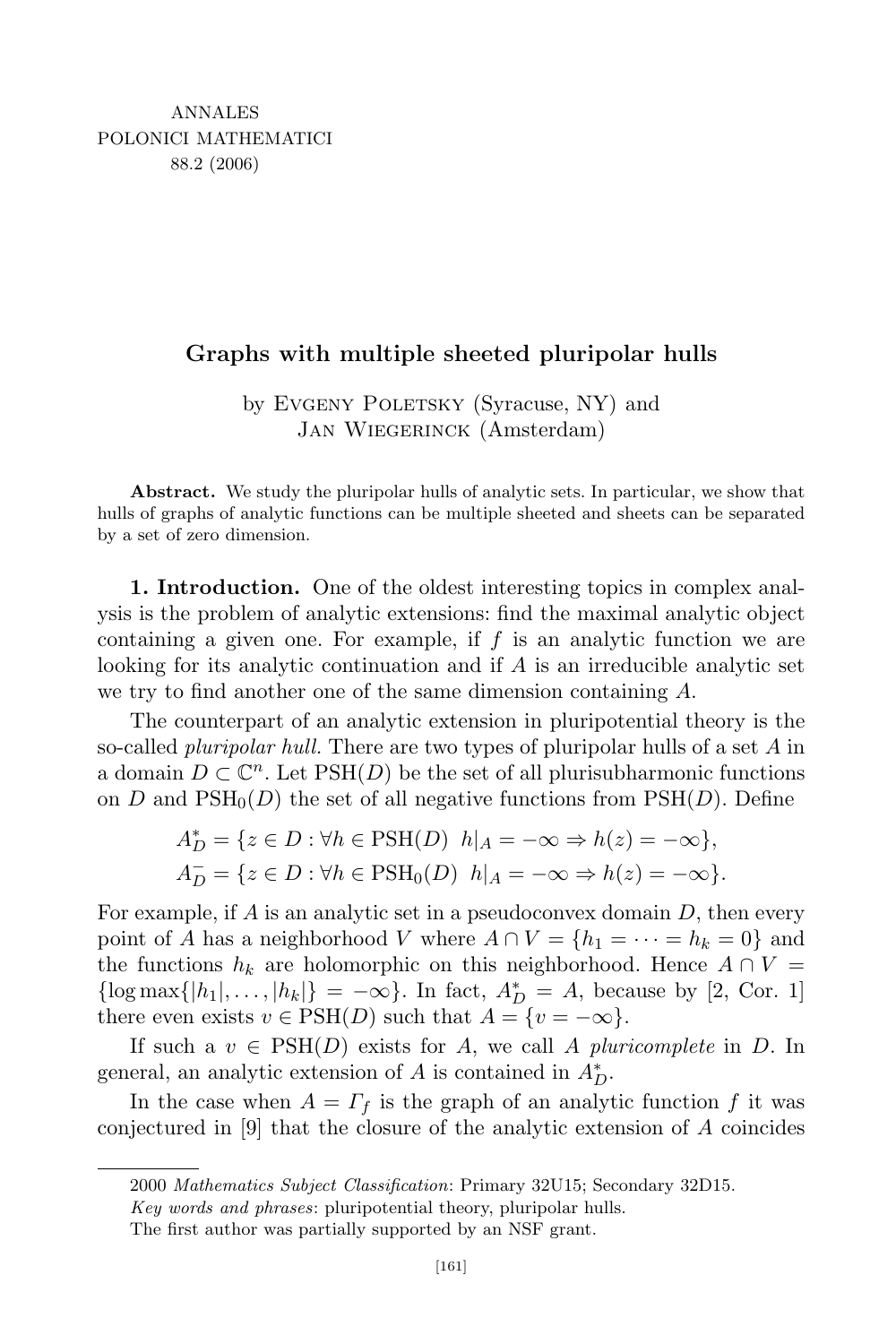with  $A_D^*$ . However, A. Edigarian and the second author found in [3] an analytic function  $f$  on the unit disk  $D$  that does not extend analytically while the pluripolar hull of its graph is the graph of an analytic function defined on almost the whole plane (cf. [11]). Thus pluripolar hulls and analytic extensions may differ by large sets.

The pluripolar hull of the graph  $\Gamma_f$  of a holomorphic function  $f(z)$  on a domain D may well be multi-sheeted over D. The principal value of  $\sqrt{z}$ on  $\{\Re z > 0\}$  provides the easiest example. Only recently did Zwonek [12], and, independently, Edlund and Jöricke  $[6]$ , give examples of holomorphic functions f on their *domain of existence*  $D$  with the property that the pluripolar hull  $(\Gamma_f)_{\mathbb{C}^2}^*$  is multi-sheeted over (parts of) D. In all these examples the topological codimension of  $\partial D$  is 1.

As we show in Section 2, this is an intrinsic property of analytic extensions: Let E be a closed subset of  $\mathbb{C}^{n+1}$  and A be an analytic set of pure dimension n in  $\mathbb{C}^{n+1} \setminus E$ . If the set  $A_{\mathbb{C}^{n+1}}^*$  is analytic, then  $\dim E \geq 2n-1$ . However, as we also show, there is a Cantor type set  $K$  and a holomorphic function  $f(z)$  on  $D = \mathbb{C} \setminus K$  such that  $(\Gamma_f)_{\mathbb{C}^2}^*$  is 2-sheeted over D. So for pluripolar extensions sheets can be separated by a 0-dimensional cut and this demonstrates another principal difference between analytic extensions and pluripolar hulls.

As a by-product we obtain an example of a uniformly convergent sequence of holomorphic functions such that their pluripolar hulls do *not* converge to the pluripolar hull of the limit.

The set K should be sufficiently fat. Edigarian and the second author showed that if  $D = \mathbb{C} \setminus K$ , with K a polar compact set in  $\mathbb{C}$ , and if f is not extendible over K, then  $(\Gamma_f)_{\mathbb{C}^2}^* \cap D \times \mathbb{C} = \Gamma_f$ ; see [4], and [5] for the fact that also over  $K$  the hull is at most single sheeted.

**2. Pluripolar extensions.** Let  $E$  be a closed set in a pseudoconvex domain  $D \subset \mathbb{C}^n$ . If  $A \subset D \setminus E$  then, in general,  $A^*_{D \setminus E}$  is a proper subset of  $A_D^* \setminus E$ . However, as the following statement shows, these sets coincide when  $E$  is pluripolar.

PROPOSITION 2.1. If E is a closed pluripolar set in a pseudoconvex domain  $D \subset \mathbb{C}^n$  and  $A \subset D \setminus E$ , then  $A_D^* \setminus E = A_{D \setminus E}^*$ .

*Proof.* Let  $\{D_i\}$  be an increasing sequence of relatively compact subdomains with  $\dot{U}_j \dot{D}_j = D$ . By [10, Thm. 2.4],  $A_D^* = U_j (A \cap D_j)_{D_j}^-$ . If  $u \in \text{PSH}_0(D_j \setminus E)$ , then u extends as a negative plurisubharmonic function to  $D_j$  (see [8, Thm. 2.9.22]). Therefore,  $(A \cap D_j)_{D_j}^- \setminus E = (A \cap D_j)_{D_j}^ \overset{-}{D_{j}\setminus E}\cdot$ Since  $(A \cap D_j)_{D_j \setminus E}^- \subset A_{D \setminus E}^*$ , we see that  $A_D^* \setminus E \subset A_{D \setminus E}^*$  and, consequently,  $A_D^* \setminus E = A_{D \setminus E}^*$ .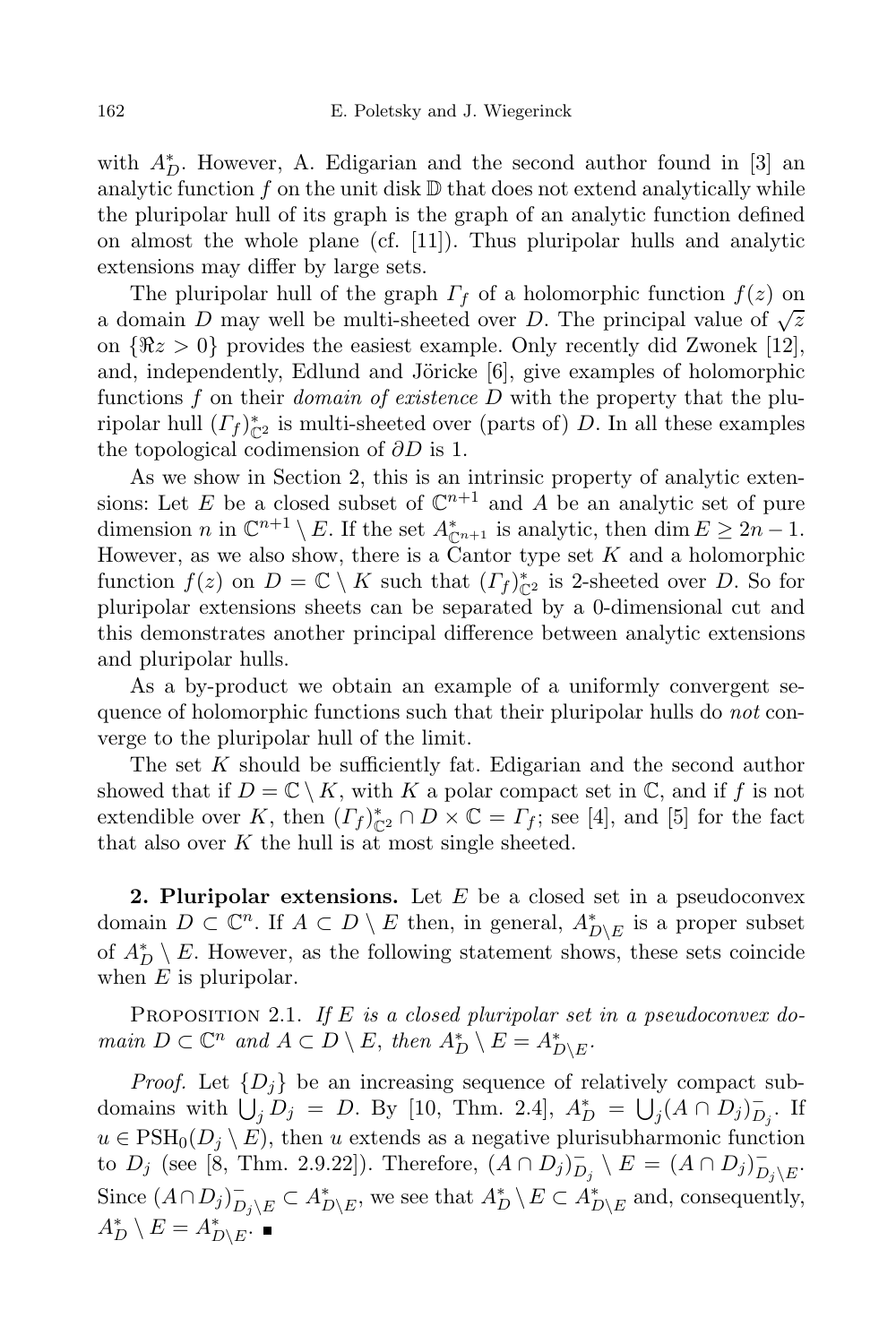The proposition below describes the situation when  $E$  is a closed set in a pseudoconvex domain  $D \subset \mathbb{C}^n$ ,  $A \subset D \setminus E$  is an analytic set and  $A_D^*$  is also analytic.

PROPOSITION 2.2. Suppose that  $E$  is a closed set in a pseudoconvex domain  $D \subset \mathbb{C}^n$  and  $A \subset D \setminus E$  is an analytic set. If the set  $A_D^*$  is analytic then every irreducible component of  $A_D^*$  contains a component of A of the same dimension.

*Proof.* Let X be an irreducible component of  $A_D^*$ . We represent  $A_D^*$  as  $X \cup Y$ , where Y is another analytic set in D and dim  $X \cap Y <$  dim X. As indicated in Section 1, the set Y is pluricomplete and  $Y_D^* = Y$ . It is easy to check that if  $F, G \subset D$ , then  $(F \cup G)_D^* = F_D^* \cup G_D^*$ . So if  $B = A \cap (X \setminus Y)$ then  $X \setminus Y \subset B_D^*$ .

Suppose that dim  $X > \dim B$  and let R be the set of regular points of X. The set of singular points of  $X$  is analytic and, consequently, pluricomplete. By the argument above  $X \setminus Y$  belongs to the pluripolar hull of the set  $B'=B\cap R$ .

We may assume that  $0 \in R$  and let T be the tangent plane to R at 0. If p is a projection of  $\mathbb{C}^n$  on T, then the set  $p(B')$  is pluripolar in T and, consequently, there is a plurisubharmonic function u on T equal to  $-\infty$  on  $p(B')$ . The set  $p(R)$  has a non-empty interior in T and, therefore, there is a point  $z_0 \in R$  such that  $u(p(z_0)) \neq -\infty$ . Then the function  $v = u \circ p$  is plurisubharmonic on  $\mathbb{C}^n$ , equal to  $-\infty$  on  $B'$  and  $v(z_0) > -\infty$ . Thus R does not belong to the pluripolar hull of the set  $B'$ . This contradiction proves the proposition.

Suppose that A is a pluricomplete analytic set of pure dimension  $m$  in  $D \setminus E$ . If  $A_D^*$  is an analytic set in D and A is a proper subset of  $A_D^* \setminus E$ , then the set  $E \cap A_D^*$  cuts  $A_D^*$  into several pieces and, therefore, its topological dimension must be at least  $2m - 1$ .

For example, let  $D = \{(z, w) \in \mathbb{C}^2\}$  and  $E = \{\Im z = 0, \Re z \ge 0\}.$ Take a branch  $w = f(z)$  of the function  $w = \sqrt{z}$  over  $\mathbb{C} \setminus E$  and let  $A =$  $\{(z, f(z)) : z \in \mathbb{C}\}.$  The pluripolar hull of A in  $\mathbb{C}^2 \setminus E$  is A because the function log  $|f(z) - z|$  is equal to  $-\infty$  exactly on A. But  $A_D^* = \{(z, w) : z = w^2\}.$ In this example  $A_D^*$  is an analytic set and the set  $A_D^* \cap E$  is the real curve  $\{(x^2, x) : x \in \mathbb{R}\}\$  which projects 2 to 1 except at 0 and its projection has dimension 1.

As the following statement shows, this is the minimal possible dimension.

PROPOSITION 2.3. Let E be a closed set in a pseudoconvex domain  $D \subset$  $\mathbb{C}^n$  and let A be an irreducible analytic set of dimension m in  $D \setminus E$  such that  $A_D^*$  is also analytic. If p is a projection of  $\mathbb{C}^n$  onto  $\mathbb{C}^m \subset \mathbb{C}^n$  such that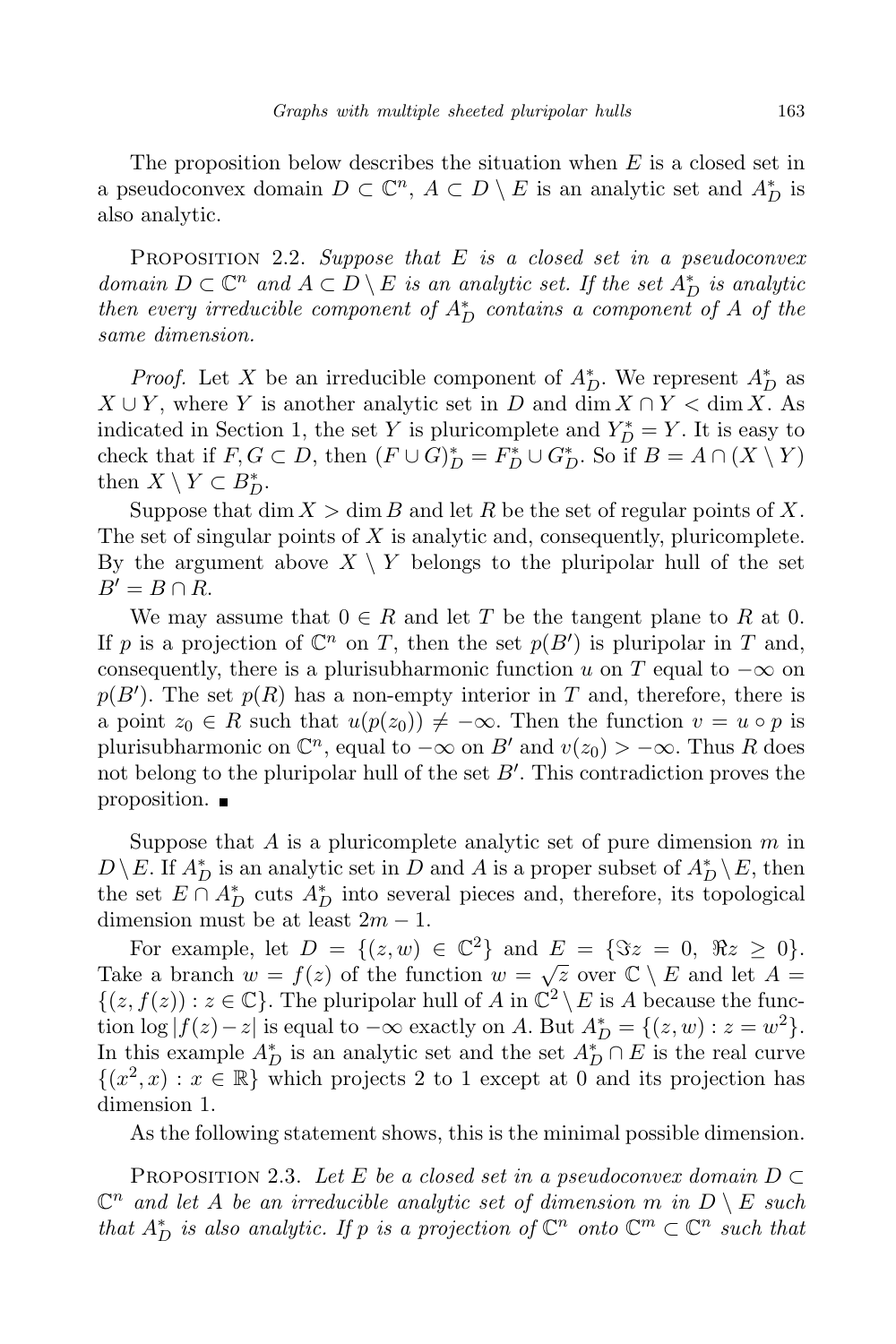$p(A)$  has a non-empty interior in  $\mathbb{C}^m$  and the topological dimension of  $p(E)$ is less than  $2m-1$ , then  $A_D^* \setminus E = A$ .

*Proof.* By Proposition 2.2 every irreducible component of  $A_D^*$  contains a component of A of the same dimension. Thus  $A_D^*$  is also irreducible and has dimension m. We denote by X the set of singular points of  $A_D^*$ . This set is analytic and its dimension is at most  $m-1$ . Hence the set  $Y = A_D^* \setminus X$ is an irreducible complex submanifold of  $D \setminus X$ . Let  $X' \subset Y$  be the set where the restriction of the projection  $p$  to  $Y$  has rank less than  $m$ . Since  $p(A)$  has non-empty interior in  $\mathbb{C}^m$ , the set  $Y' = Y \setminus X'$  is non-empty and relatively open in Y. The set  $X'$  is analytic and, therefore, its dimension is at most  $m-1$ . Hence the set Y' is an irreducible complex submanifold of  $D \setminus (X \cup X')$  and the set  $A' = A \cap Y'$  is a non-empty submanifold of  $Y' \setminus E$ of dimension m.

Suppose that the topological dimension of  $p(E)$  is at most  $2m-2$ . The projection p is locally homeomorphic on Y' and, therefore, the set  $E \cap Y'$ also has dimension at most  $2m-2$ . Since E is closed the set A' is relatively open in Y'. The set  $Y'' = Y' \setminus (A' \cup E)$  is also relatively open in Y'. Thus  $Y'$  is a topological manifold of dimension  $2m$  and equals the union of two open sets  $A'$  and  $Y''$  and a closed set E of dimension at most  $2m-2$ . By the Urysohn–Menger Theorem a set of dimension  $2m - 2$  cannot disconnect a 2m-dimensional manifold (see [7, Ch. IV.5, Cor. 1]). Hence either  $A'$  or  $Y''$ is empty. Since  $A'$  is not empty,  $Y' \setminus E = A'$ .

Since A is closed in  $A_D^* \backslash E$ , it contains  $X \backslash E$  and  $X' \backslash E$ . So  $A_D^* \backslash E = A$ .

When A is an analytic set in  $D \setminus E$  we denote by  $A_E$  the intersection of E and the closure of A in D. If  $A_D^* \setminus E \neq A$ , we will say that A has a non-trivial pluripolar extension through E in D.

The following theorem lists some limitations on the set  $A_E$  when a nontrivial pluripolar extension takes place. Following  $[1]$  we call a set G in a domain  $Y \subset \mathbb{C}^p$  locally removable if G is closed and for every open set V in Y every bounded holomorphic function f on  $V \setminus G$  extends holomorphically to  $V$ .

THEOREM 2.4. Suppose that D is a pseudoconvex domain in  $\mathbb{C}^n$ , E is a closed set in D and A is an analytic set of pure dimension m in  $D \setminus E$  with a non-trivial pluripolar extension through E in D. Then the  $(2m-1)$ -Hausdorff measure of the set  $A_E$  is not equal to zero and if, additionally,  $p: \mathbb{C}^n \to \mathbb{C}^m$ is a projection such that the restriction  $p|_{A_E}$  is proper and  $A \cap p^{-1}(z)$  is empty for all  $z \in p(A_E)$ , then  $p(A_E)$  is not locally removable in  $\mathbb{C}^m$ .

*Proof.* The set A is analytic in  $D \setminus A_E$ . If the  $(2m-1)$ -Hausdorff measure of E is zero, then by Shiffman's theorem (see [1, 4.4]) the closure A of A in  $D$  is an analytic set in  $D$ . Since the domain  $D$  is pseudoconvex there is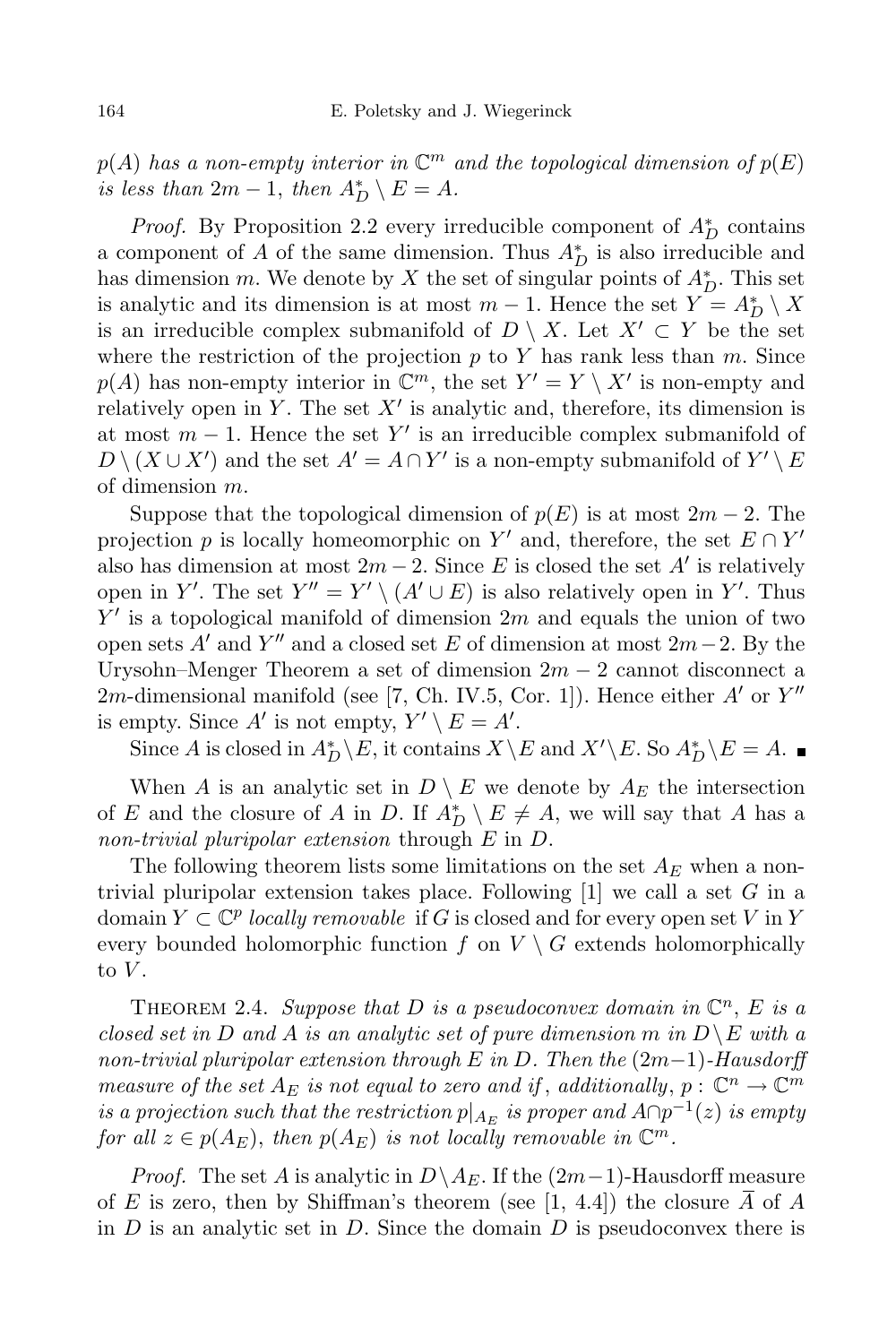a holomorphic function f on D such that  $\overline{A} = \{f = 0\}$ . Thus  $A_D^* = \overline{A}$  and this contradicts the assumption that the extension is non-trivial.

In the second case, if  $p(A_E)$  is locally removable in  $\mathbb{C}^m$ , then by the Proposition in [1, 18.1] the closure  $\overline{A}$  of A is an analytic set in D as before and the same argument leads to a contradiction.

In our main example,  $n = 2$ ,  $m = 1$ . In this case Theorem 2.4 can be reformulated as follows:

COROLLARY 2.5. If in the assumptions of Theorem 2.4,  $n = 2$  and  $m = 1$ , then the first Hausdorff measure of  $A_E$  is not zero and, under additional assumptions, the first Hausdorff measure of  $p(A_E)$  is not zero.

## 3. A holomorphic function on the complement of a Cantor type set with 2-sheeted hull

DEFINITION 3.1. A Cantor type set K is a compact perfect subset of  $\mathbb R$ with empty interior.

It is a well known fact from elementary point set topology that such a K is homeomorphic to Cantor's middle thirds set. It is of the form  $[a_0, b_0] \setminus$  $\bigcup_{j=1}^{\infty} I_j$  where  $I_j$  are open intervals in  $[a_0, b_0], \bar{I}_j \cap \bar{I}_k = \emptyset$  if  $j \neq k$  and  $\bigcup_{j=1}^{\infty} I_j$  is dense in [a, b]. We can assume that the length of  $I_j = (a_j, b_j)$ decreases with j.

It is useful to enumerate the set  $\{a_j, b_j : j = 0, \ldots, n\}$  as  $\{\alpha_{jn}, \beta_{jn}\}\$ so that  $\alpha_{0n} = a_0$ ,  $\alpha_{jn} < \beta_{jn} < \alpha_{j+1,n}$  and  $\beta_{nn} = b_0$ . Note that  $[a_0, b_0]$  $\bigcup_{j=1}^n I_j = \bigcup_{j=0}^n [\alpha_{jn}, \beta_{jn}]$  and that  $I_m \cap [\alpha_{jn}, \beta_{jn}] \neq \emptyset$  implies  $I_m \subset$  $[\alpha_{in}, \beta_{in}] \neq \emptyset.$ 

Let

$$
g_n(z) = \frac{z - a_0}{z - b_0} \frac{z - b_1}{z - a_1} \cdots \frac{z - b_n}{z - a_n}.
$$

Then

$$
g_n(z)=\frac{z-\alpha_{0n}}{z-\beta_{0n}}\frac{z-\alpha_{1n}}{z-\beta_{1n}}\cdots\frac{z-\alpha_{nn}}{z-\beta_{nn}}.
$$

Each fraction  $\frac{z-\alpha_{jn}}{z-\beta_{jn}}$ ,  $j=0,1,\ldots,n$ , has a holomorphic branch  $\sqrt{\frac{z-\alpha_{jn}}{z-\beta_{jn}}}$  of its square root outside  $[\alpha_{jn}, \beta_{jn}]$  that equals 1 at infinity. Let

(3.1) 
$$
f_n(z) = \sqrt{\frac{z - \alpha_{0n}}{z - \beta_{0n}}} \sqrt{\frac{z - \alpha_{1n}}{z - \beta_{1n}}} \cdots \sqrt{\frac{z - \alpha_{nn}}{z - \beta_{nn}}} = \sqrt{g_n(z)}.
$$

Then  $f_n(\infty) = 1$ ,  $f_n^2 = g_n$  and  $f_n$  is holomorphic on  $G_n = (\mathbb{C} \setminus [a_0, b_0]) \cup$  $\bigcup_{j=1}^n I_j$ .

The maximal analytic extension of  $f_n$  is a branched 2-sheeted cover  $X_n =$  $\{(z, w) : w^2 = g_n(z)\}\$  of  $\mathbb C$  that branches over  $\{a_j, b_j : j = 0, 1, ..., n\}$ . The pluripolar hull  $(\Gamma_{f_n})_{\mathbb{C}^2}^*$  equals  $X_n$ .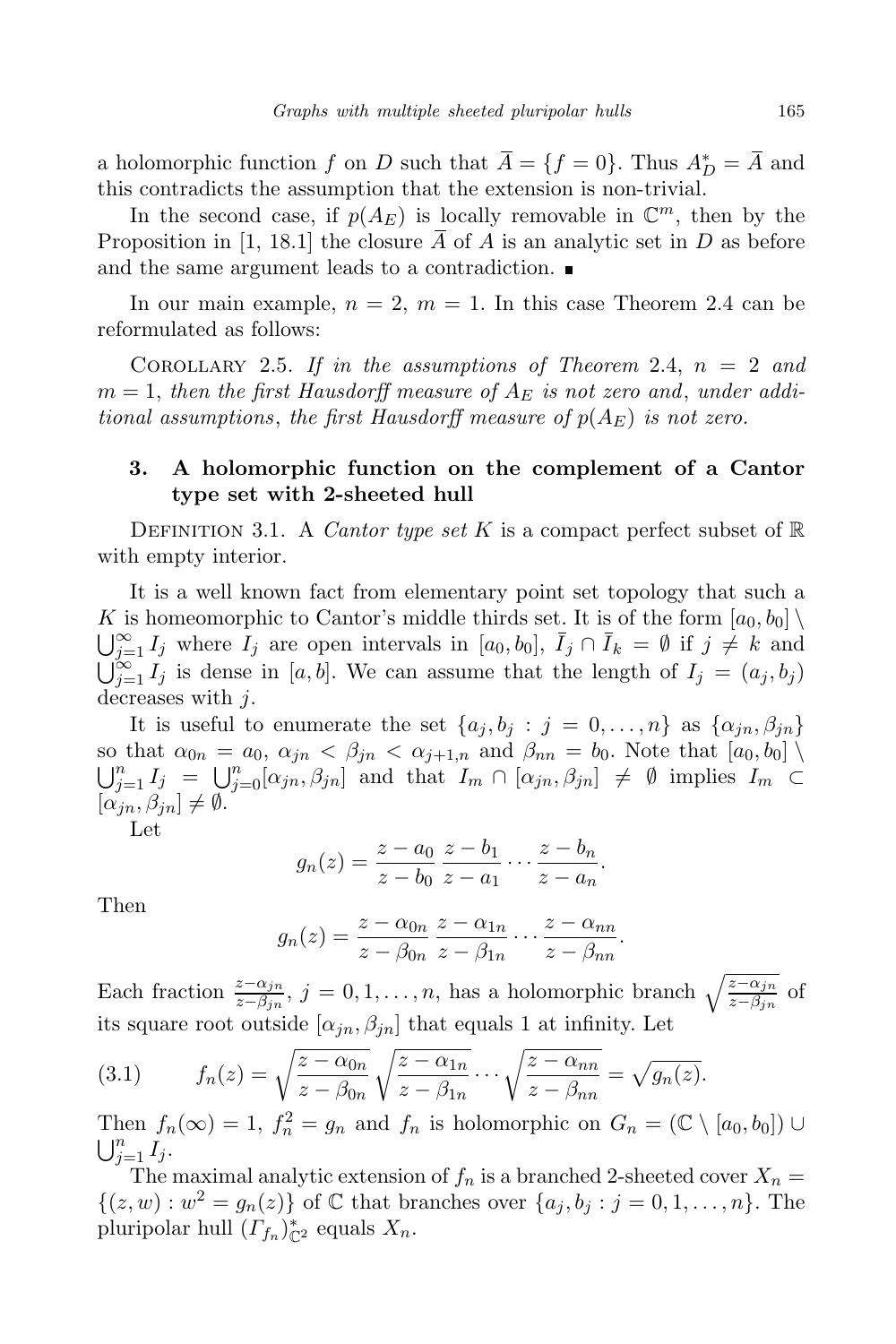LEMMA 3.2. Keeping the above notation, the sequence  $\{g_n\}$  converges normally to an analytic function q on  $\mathbb{C} \setminus K$ . Moreover, the function q extends analytically over a point  $x \in K$  if and only if for some  $\alpha < x < \beta$ the length of the set  $K \cap (\alpha, \beta)$  is zero.

*Proof.* Let L be a compact set in  $\mathbb{C} \setminus K$ . Let us show that

(3.2) 
$$
\frac{z - a_0}{z - b_0} \prod_{j=1}^{\infty} \frac{z - b_j}{z - a_j} = \lim_{n \to \infty} g_n(z)
$$

is uniformly convergent on L. There exists  $n_0$  such that  $L \subset G_n$  for  $n > n_0$ and moreover, for some  $\delta > 0$ ,

$$
L \subset \{z : |z - a_j| > \delta, \, j = 0, 1, \dots\}.
$$

Hence, for  $z \in L$ ,

$$
\left|\frac{z-b_j}{z-a_j} - 1\right| = \left|\frac{b_j - a_j}{z-a_j}\right| \le \frac{b_j - a_j}{\delta}
$$

.

Since  $\sum (b_i - a_i)$  is finite, the product in (3.2) converges uniformly on L to a function g that is holomorphic on  $\mathbb{C} \setminus K$ .

Suppose that g extends analytically over a point  $x \in K$  so that g is analytic on  $(\mathbb{C} \setminus K) \cup (\alpha, \beta)$ . We may assume that  $\alpha \in I_k$ ,  $b_k \leq x$ , and  $\beta \in I_m$ ,  $a_m \geq x$ , and

$$
g_{1n}(z) = \prod \frac{z - \alpha_{jn}}{z - \beta_{jn}},
$$

where the product runs over all j such that either  $\beta_{jn} < \alpha$  or  $\alpha_{jn} > \beta$ . Let

$$
g_{2n}(z) = \prod \frac{z - \alpha_{jn}}{z - \beta_{jn}},
$$

where the product runs over all j such that  $\alpha < \alpha_{jn}$  and  $\beta_{jn} < \beta$ . Then  $g_n = g_{1n}g_{2n}$  and by the argument above the sequences  ${g_{1n}}$  and  ${g_{2n}}$ converge uniformly on compacta in  $\mathbb{C} \setminus (K \setminus (\alpha, \beta))$  and  $\mathbb{C} \setminus (K \cap (\alpha, \beta))$ respectively. We denote their respective limits by  $g_1$  and  $g_2$ .

For the derivative of  $g_{2n}$  we find  $g'_{2n}(\infty) = \sum_{n=0}^{\infty} (\beta_{jn} - \alpha_{jn}) = l_n$ , where the sum runs over all j such that  $\alpha < \alpha_{jn}$  and  $\beta_{jn} < \beta$ . Thus  $g_{2n}(\infty)$  is equal to the length  $l_n$  of the intervals  $(\alpha_{jn}, \beta_{jn})$  lying in  $(\alpha, \beta)$  and  $g'_2(\infty)$  is the length of the set  $K \cap (\alpha, \beta)$ . If this length is positive, then the function  $g_2$ is not constant and, therefore, does not extend to  $K \cap (\alpha, \beta)$ .

If this length is 0 then for  $z \in \mathbb{C}$  such that  $|z - y| \geq 1$  for all  $y \in (\alpha, \beta)$ we have

$$
|1 - g_{2n}(z)| = \left| 1 - \prod_{n=1}^{\infty} \left( 1 + \frac{\beta_{jn} - \alpha_{jn}}{z - \beta_{jn}} \right) \right| \le e^{l_n} - 1.
$$

Hence the sequence  ${g_{2n}}$  converges to 1 near  $\infty, g_2 \equiv 1$  and g extends analytically over  $(\alpha, \beta)$ .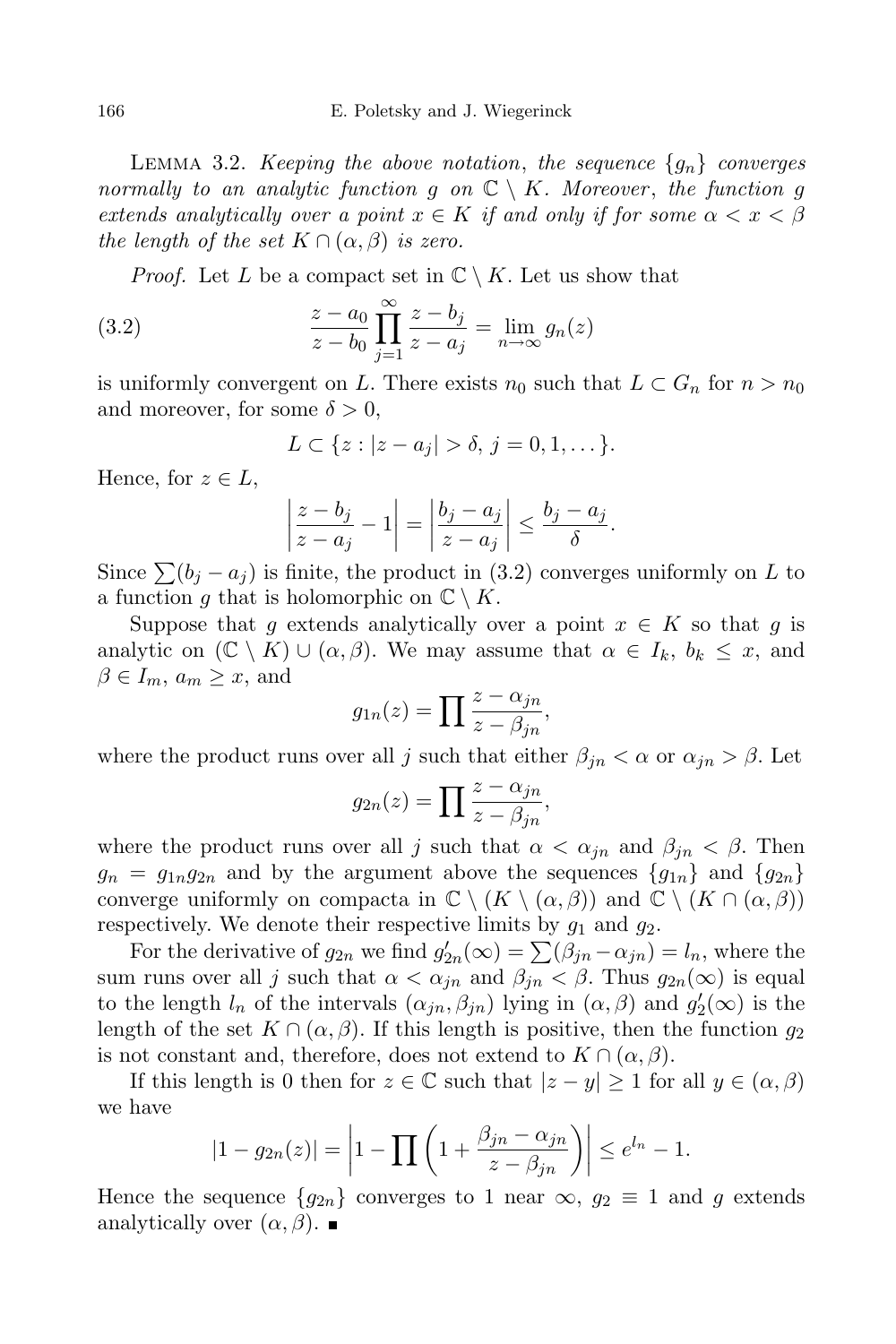LEMMA 3.3. If  $f = f_K$  and the length of K is positive, then the union  $\overline{\Gamma}_f \cup \overline{\Gamma}_{-f}$  of the closures of the graphs of f and  $-f$  is not an analytic set.

*Proof.* If  $A = \overline{\Gamma}_f \cup \overline{\Gamma}_{-f}$  is an analytic set, then there is a holomorphic function  $h = h(z, w)$  on  $\mathbb{C}^2$  such that  $h \equiv 0$  on A. We have  $A = \Gamma_f \cup \Gamma_{-f} \cup E$ , where  $E \subset K \times \mathbb{C}$ .

Let us show that for every  $z_0 \in K$  the analytic set  $E_{z_0} = \{w : (z_0, w) \in E\}$  $= A \cap \{z_0\} \times \mathbb{C}$  consists of at most two points. If it contains three points, then at least two of them belong to, say,  $\overline{F}_f$ . Thus there are sequences  $\{z_j\}$  and  $\{z'_j\}$  converging to  $z_0$  such that the sequences  $\{f(z_j)\}$  and  $\{f(z'_j)\}$ have distinct limits. Connecting each  $z_j$  and  $z'_j$  by small curves in  $\mathbb{C} \setminus K$ and looking at their limits we see that the cluster set of  $f$  at  $z_0$  contains a continuum. Hence,  $E_{z_0} = \mathbb{C}$  and  $h(z_0, w) \equiv 0$ .

From the Taylor expansion of h we immediately derive that  $h(z, w) =$  $(z-z_0)^n h_1(z_0, w)$ , where  $h_1$  is holomorphic on  $\mathbb{C}^2$  and  $h_1(z_0, w) \neq 0$ . But for every point  $w \in \mathbb{C}$  there is a sequence of  $z_i$  converging to  $z_0$  such that, say,  $f(z_i)$  converges to w. Since  $h(z_i, f(z_i)) = 0$  we see that  $h_1(z_0, w) = 0$ . This contradiction shows that  $E_{z_0}$  has at most two points and the intersection of  $\Gamma_f$  or  $\Gamma_{-f}$  with E consists of at most one point.

It follows that  $f$  extends continuously to  $K$ . Since  $K$  lies on the real line, f extends holomorphically to  $\mathbb{C}$ ; but this impossible by Lemma 3.2.

EXAMPLE 3.4. If the set K has Lebesgue measure 0, then

$$
\lim_{n \to \infty} g_n(z) = 1
$$

uniformly on any compact set L not meeting K. It follows that  $f \equiv 1$  and  $(I_f)_{\mathbb{C}^2}^* = \{(z, 1)\}\.$  But the Hausdorff limit of the sets  $X_n$  over D equals  $\{(z, w) : w = 1 \text{ or } -1\}.$ 

We will need the next lemma, whose proof is similar to the proof of Theorem 2.1 in  $[4]$ .

LEMMA 3.5. Let  $f$  be a holomorphic function on a domain  $V \subset \mathbb{C}^N$ containing a closed ball B and let  $\{r_n\}_n$  be a sequence of rational functions of degree n with poles outside V and such that the sup-norm  $||f - r_n||_B^{1/n}$ B tends to 0 as  $n \to \infty$ . Then there is a plurisubharmonic function v on  $\mathbb{C}^{N+1}$ such that  $\{v = -\infty\} \cap (V \times \mathbb{C}) = \Gamma_f$ . Thus,  $(\Gamma_f)_{\mathbb{C}^{N+1}}^* \cap (V \times \mathbb{C}) = \Gamma_f$ .

*Proof.* The functions  $r_n$  are ratios of polynomials  $p_n$  and  $q_n$  of degree n. We may assume that  $B$  is the closed unit ball centered at the origin and  $||q_n||_B = 1$ . Then  $|q_n(z)| \leq \max\{1, |z|^n\}$ ,  $||p_n||_B$  does not exceed some constant C and  $|p_n(z)| \leq C \max\{1, |z|^n\}.$ 

Consider the plurisubharmonic functions

$$
u_n(z, w) = \frac{1}{n} \log |q_n(z)w - p_n(z)|
$$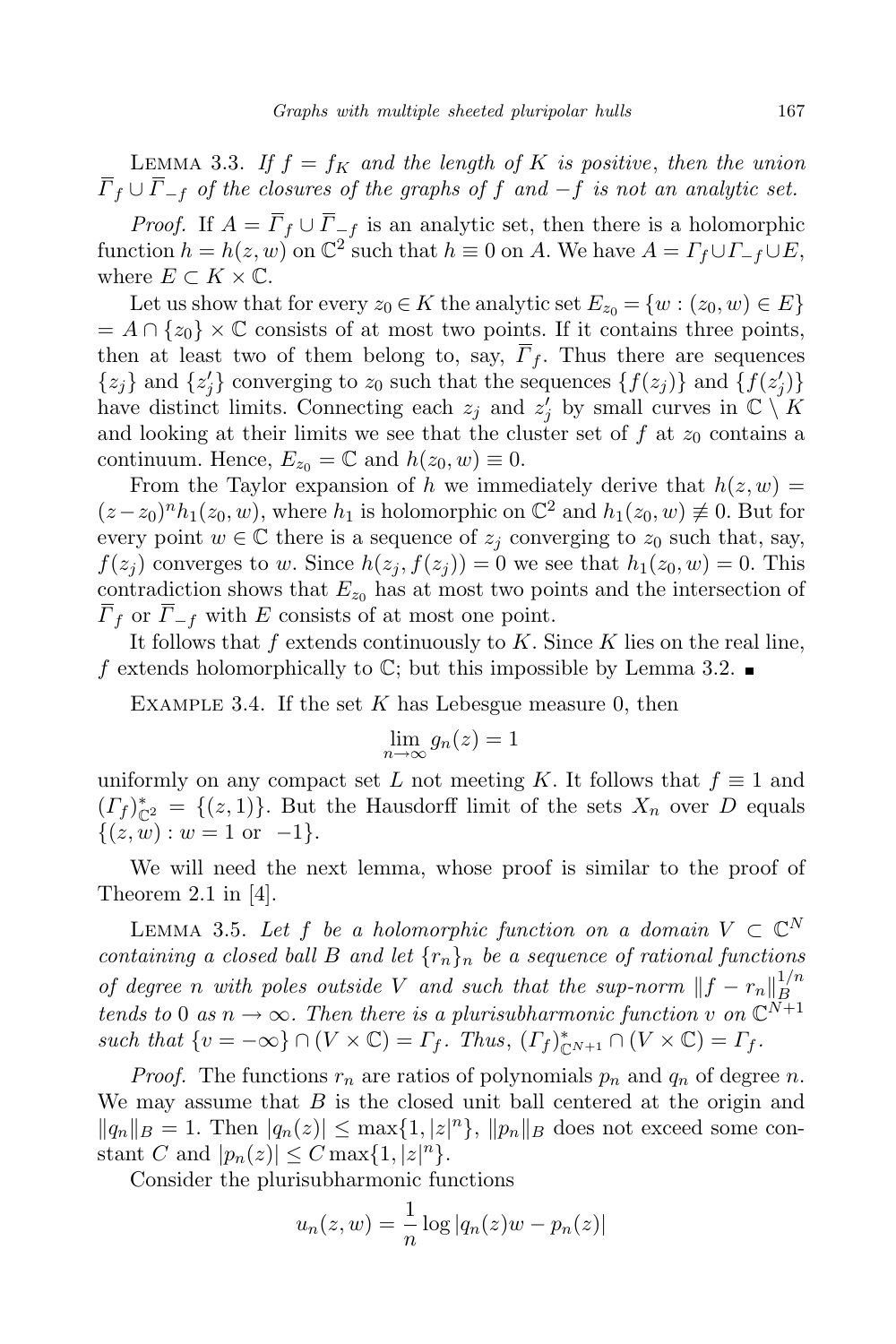on  $\mathbb{C}^{N+1}$ . From the estimates on  $p_n$  and  $q_n$  there is a constant  $C_1$  such that  $u_n(z, w) \leq 2 \log |z| + \log |w| + C_1$  when  $|z| \geq 1$  and  $u_n(z, w) \leq \log |w| + C_1$ when  $|z| \leq 1$ .

We take  $z_n \in B$  such that  $q_n(z_n) = a_n$ ,  $|a_n| = 1$ . Let  $w_n = (p_n(z_n)+1)/a_n$ . Then  $|w_n| \leq C + 1$  and  $u_n(z_n, w_n) = 0$ . If  $B_n$  is a ball in  $\mathbb{C}^{N+1}$  centered at  $(z_n, w_n)$  and of radius  $r_n = C + 5$ , then  $B_n$  contains the unit ball B' centered at the origin and

$$
\int_{B_n} u_n dV \ge cu_n(z_n, w_n) = 0.
$$

It is immediate from the upper estimates on  $u_n$  that there is a constant  $C_2$ such that

$$
\int_{B'} u_n dV \ge C_2.
$$

By our assumption there is a sequence  $\{d_n\}$  converging to  $\infty$  such that

$$
u_n(z, f_n(z)) = \frac{1}{n} \log |q_n(z)| + \frac{1}{n} \log |f(z) - \frac{p_n(z)}{q_n(z)}| \le -d_n
$$

when  $|z| \leq 1$ .

Let us take a sequence  $\{c_n\}$  of positive reals such that  $\sum c_n = 1$  while  $\sum c_n d_n = \infty$ . Let

$$
v(z, w) = \sum_{n=1}^{\infty} c_n \max\{u_n(z, w), d_n\}.
$$

Since \

$$
\int\limits_B v\,dV \geq C_2,
$$

we see that  $v \neq -\infty$  and, therefore, it is a plurisubharmonic function on  $\mathbb{C}^{N+1}$ . Clearly,  $v(z, f(z)) = -\infty$  when  $|z| \leq 1$ . Therefore,  $v = -\infty$  on  $\Gamma_f$ .

The zeros of the polynomials  $q_n$  are in  $\mathbb{C}^N \setminus V$ . Hence the functions  $h_n(z) = n^{-1} \log |q_n(z)|$  are harmonic on V and uniformly bounded above on compacta. So if  $z \in V$  and lim inf  $h_n(z) = -\infty$ , then there is a subsequence  ${n_k}$  such that  $\lim h_{n_k}(z) = -\infty$ . Therefore, the functions  $h_{n_k}$  converge to  $-\infty$  uniformly on compacta in V. But  $h_{n_k}(z_{n_k})=0$ , and this contradiction tells us that  $\liminf h_n(z) > -\infty$ . So if  $w \neq f(z)$ , then

$$
v(z, w) \ge \sum_{n=1}^{\infty} c_n h_n(z) + \sum_{n=1}^{\infty} \frac{c_n}{n} \log \left| w - \frac{p_n(z)}{q_n(z)} \right| > -\infty.
$$

Hence  $\{v = -\infty\} \cap (V \times \mathbb{C}) = \Gamma_f$  and  $(\Gamma_f)_{\mathbb{C}^{N+1}}^* \cap (V \times \mathbb{C}) = \Gamma_f$ .

Now we can present our main example.

THEOREM 3.6. There exists a Cantor type set  $K$ , obtained by deleting intervals  $I_i = (a_i, b_i)$  from  $[-1, 1]$ , such that the function  $f = f_K$  given by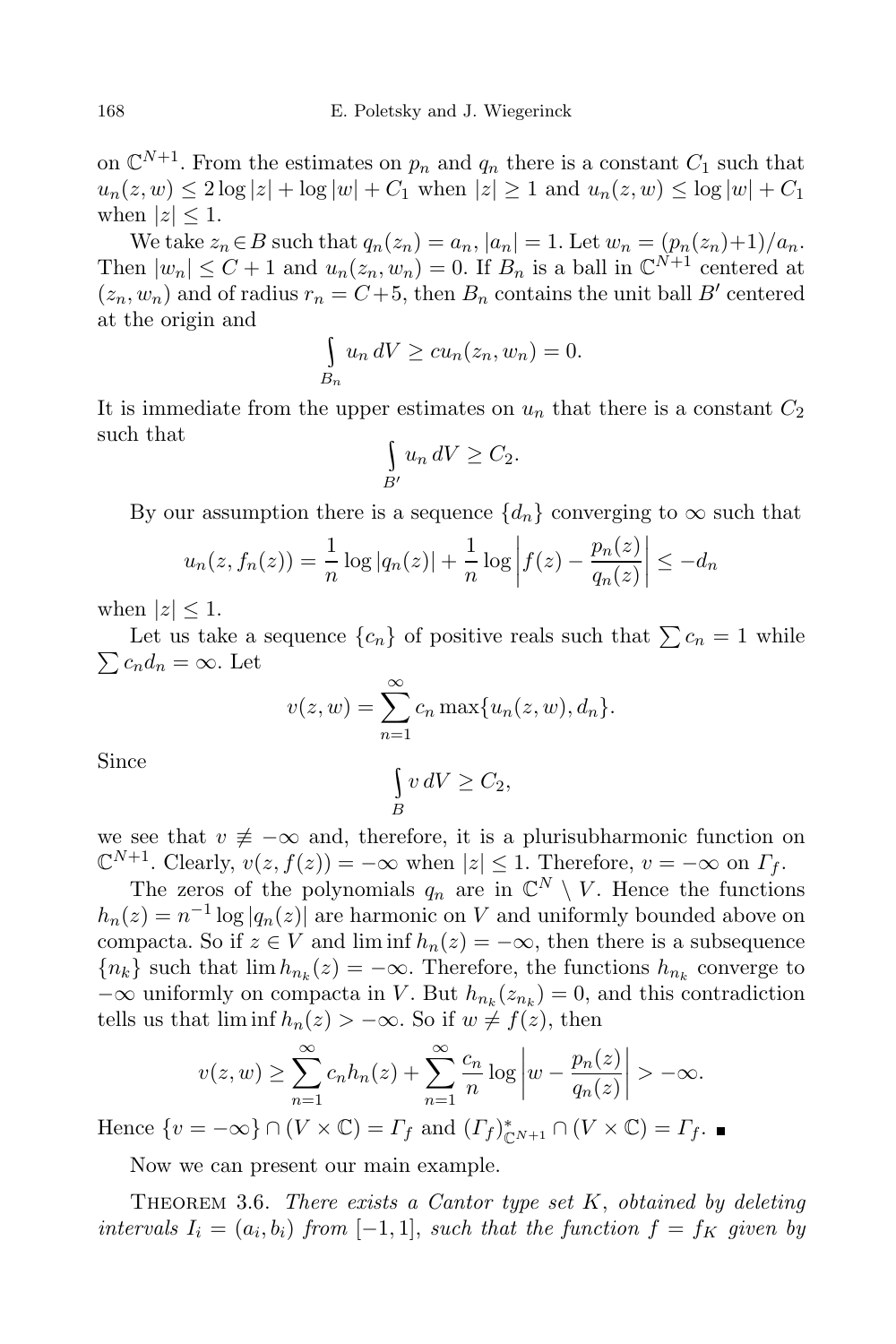Lemma 3.3 has the following property:

$$
(\varGamma_f)_{\mathbb{C}^2}^*\cap(\mathbb{C}\setminus K)\times\mathbb{C}=\varGamma_f\cup\varGamma_{-f}.
$$

*Proof.* We will construct  $K$  by deleting a sequence of open intervals  $(a_i, b_i)$  from the interval  $[-1, 1]$ . For convenience, set  $a_0 = 1$ ,  $b_0 = -1$ . In order to choose the intervals appropriately, we have to construct certain subdomains  $D_n$  in the open unit disk  $\mathbb D$  in the process. The domains  $D_n$  will contain the set  $\mathbb{D}\cap\{|\Im z| > 1/2\}$ . Thus the closed discs  $S = \{|z+3i/4| \leq 1/8\}$ and  $X = \{ |z - 3i/4| \leq 1/8 \}$  will be contained in  $D_n$ .

For a compact set F in a domain  $D \subset \mathbb{C}$  let

$$
\omega(z, F, D) = -\sup\{h(z) : h \in \text{PSH}_0(D), \limsup_{w \to K} h(w) \le -1\}
$$

be the harmonic measure of F in D. We set  $D_0 = \mathbb{D}$  and observe that  $\omega(z, S, D_0) > c_0$  for some positive  $c_0$ .

Let  ${c_n}$  be a sequence of positive real numbers converging to  $\infty$ . Suppose that the intervals  $I_1, \ldots, I_n$  have been chosen. We take as  $a_{n+1}$  the midpoint of the largest interval in their complement. Next take  $b_{n+1} > a_{n+1}$  so small that the interval  $[a_{n+1}, b_{n+1}]$  does not intersect the intervals  $I_1, \ldots, I_n$ ,  $d_{n+1} = b_{n+1} - a_{n+1} < 4^{-(n+1)c_{n+1}}$  and, moreover,

$$
\omega(z, S, D_{n+1}) > c_0, \quad z \in X.
$$

Here we define  $D_{n+1} = D_n \setminus \mathbb{D}(a_{n+1}, (b_{n+1} - a_{n+1})2^{n+1})$ , where  $\mathbb{D}(a, r)$  is the open disk centered at  $a$  and of radius  $r$ .

Observe that for  $j \leq n$ ,

$$
\left|\frac{z-b_j}{z-a_j}-1\right| = \left|\frac{d_j}{z-a_j}\right| < \frac{1}{2^j}
$$

on  $D_n$ . It follows that

$$
\prod_{j=1}^{n} \frac{z - b_j}{z - a_j}
$$

is bounded on  $D_n$  independently of n.

Let  $z_0 \in X$ . We will show that  $(z_0, -f(z_0)) \in (I_f)_{\mathbb{C}^2}^*$ . Then  $\Gamma_{-f}$  is also in the hull and we are done. Consider the function  $\widetilde{f}_n$  defined on  $\mathbb{D}\setminus\bigcup_{j=1}^n I_j$  by

$$
\widetilde{f}_n(z) = \begin{cases}\nf_n(z) & \text{if } \Im z < 0, \\
-f_n(z) & \text{if } \Im z > 0, \\
\lim_{y \uparrow 0} f(x+iy) & \text{if } x \in [-1,1] \setminus \bigcup I_j.\n\end{cases}
$$

The function  $\tilde{f}_n$  is holomorphic. Let  $c_n = \tilde{f}_n(z_0) + f_K(z_0)$ . Then  $c_n \to 0$  as  $n \to \infty$ . The functions  $h_n = f_n - c_n$  tend to  $f_K$  uniformly on compact sets in  $\mathbb{D} \cap {\Im z < 0}$  and  $h_n(z_0) = -f_K(z_0)$ .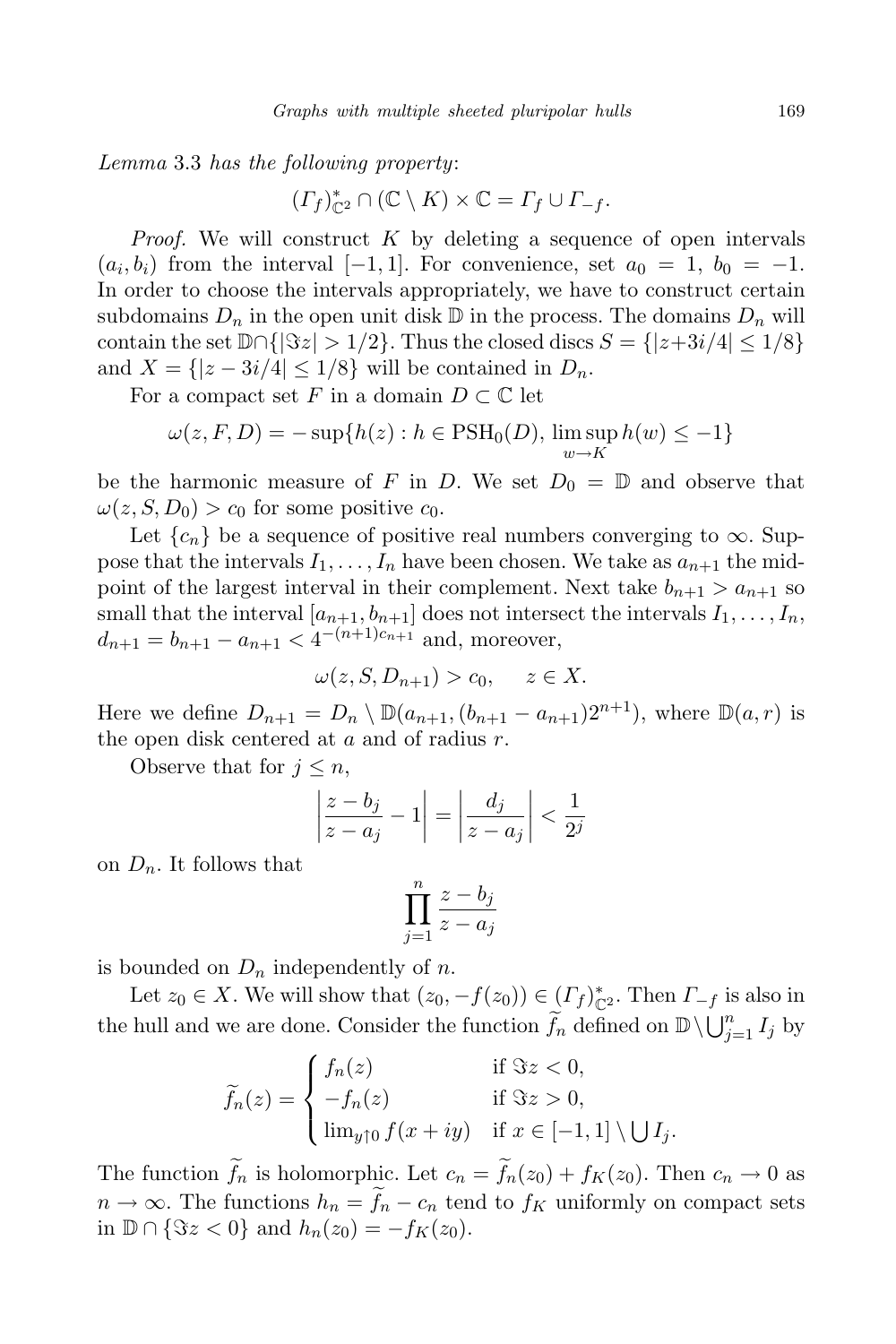Now let u be a plurisubharmonic function on  $\mathbb{C}^2$  that equals  $-\infty$  on  $\Gamma_f$ . The function  $u(z, h_n(z))$  is subharmonic on the domain  $D_n$ , and because  $h_n(z)$  is bounded on  $D_n$  independently of n,  $u(z, h_n(z))$  is bounded by a constant M independently of n.

Next we apply the two constants theorem and find

$$
(3.3) \quad u(z_0, -f_K(z_0)) \le M(1 - \omega(z_0, S, D_n)
$$

$$
+ \max_{z \in S} u(z, h_n(z))\omega(z_0, S, D_n) \to -\infty \quad \text{as } n \to \infty.
$$

Hence,  $(\Gamma_f)_{\mathbb{C}^2}^* \supset \Gamma_f \cup \Gamma_{-f}$ .

To get the equality we will show that the sup-norm satisfies

$$
||g - g_n||_L^{1/n} \to 0, \quad n \to \infty,
$$

on compacta  $L$  outside  $K$ . For this we write

$$
|g - g_n| = |g_n| \left| \prod_{k=n+1}^{\infty} \frac{z - a_k}{z - b_k} - 1 \right|.
$$

The first factor is bounded by a constant  $C$  depending on  $L$ . To estimate the second factor we let  $\delta$  be the distance from L to K and write the factor as

$$
\bigg|\prod_{k=n+1}^{\infty} \left(1 + \frac{d_k}{z - b_k}\right) - 1\bigg| \le \prod_{k=n+1}^{\infty} \left(1 + \frac{d_k}{\delta}\right) - 1 \le \exp\bigg(\sum_{k=n+1}^{\infty} \frac{d_k}{\delta}\bigg) - 1.
$$

Since  $d_k < 4^{-k c_k}$  we see that

$$
\left|\prod_{k=n+1}^{\infty} \frac{z-a_k}{z-b_k} - 1\right| \le \exp\left(\frac{4^{-nc_n}}{(1-4^{-c_n})\delta}\right) - 1.
$$

Hence

$$
||g - g_n||_L^{1/n} \leq 2\left(\frac{C_L}{\delta}\right)^{1/n} 4^{-c_n}
$$

when  $n$  is sufficiently large and

$$
||g - g_n||_L^{1/n} \to 0, \quad n \to \infty.
$$

By Lemma 3.5,  $\Gamma_g^* = \Gamma_g$  in  $\mathbb{C}^2 \setminus (K \times \mathbb{C})$ . Thus for any  $(z_0, w_0)$  with  $z_0 \in$  $\mathbb{C}\setminus K$  and  $w_0 \neq g(z_0)$ , there is a function  $u \in \text{PSH}(\mathbb{C}^2)$  such that  $u|_{\Gamma_g} = -\infty$ and  $u(z_0, w_0) \neq -\infty$ . Then the function  $v(z, w) = u(z, w^2)$  is equal to  $-\infty$ on  $\Gamma_f \cup \Gamma_{-f}$  and  $v(z_0, \pm \sqrt{w_0}) \neq -\infty$ . Hence  $(\Gamma_f)_{\mathbb{C}^2}^* \cap (\mathbb{C}\backslash K) \times \mathbb{C} = \Gamma_f \cup \Gamma_{-f}$ .

## References

- [1] E. M. Chirka, Complex Analytic Sets, Math. Appl. (Soviet Ser.) 46, Kluwer, Dordrecht, 1989.
- [2] M. Coltoiu, *Complete locally pluripolar sets*, J. Reine Angew. Math. 412 (1990), 108–112.